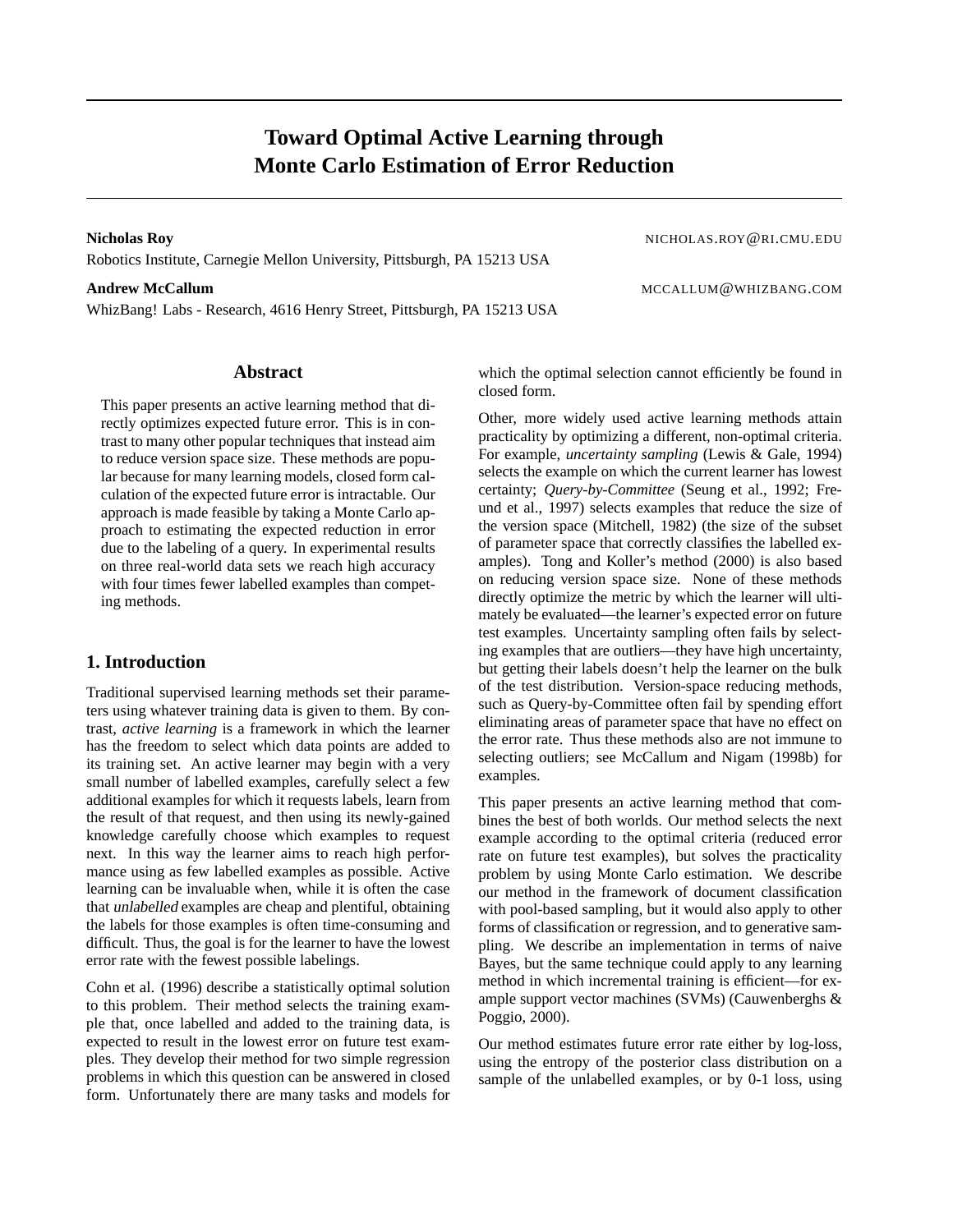the posterior probabilities of the most probable class for the sampled unlabelled examples. At each round of active learning, we select an example for labeling by sampling from the unlabelled examples, adding it to the training set with a sample of its possible labels, and estimating the resulting future error rate as just described. This seemingly daunting sampling and re-training can be made efficient through a number of rearrangements of computation, careful sampling choices, and efficient incremental training procedures for the underlying learner.

We show experimental results on two real-world document classification tasks, where, in comparison with weighted Query-by-Committee we reach 85% of full peformance in one-quarter the number of training examples.

# **2. Optimal Active Learning and Monte Carlo Estimation**

The optimal active learner is one that asks for labels on the examples that, once incorporated into training, will result in the lowest expected error on the test set. Note that this process is not first-order Markov—the optimal query depends on how many more queries can be made before testing time; for example, if this is the last query before testing, the optimal current query may be different than it is if there are fifty more queries available. However, most work in active learning ignores this factor, and makes the assumption that the next query is the last one before evaluation. In fact several methods take the approximation one step further, and independently select several examples for labeling in a batch.

Let  $P(y|x)$  be an unknown conditional distribution over inputs, x, and output classes,  $y \in \{y_1, y_2, \ldots, y_n\}$ , and let  $P(x)$  be the marginal "input" distribution. The learner is given a labelled training set,  $D$ , consisting of IID input/output pairs drawn from  $P(x)P(y|x)$ , and estimates a classification function that, given an input  $x$ , produces an estimated output distribution  $\hat{P}_{\mathcal{D}}(y|x)$ . We can then write the expected error of the learner as follows:

$$
E_{\hat{P}_{\mathcal{D}}} = \int_x L(P(y|x), \hat{P}(y|x)) P(x) \tag{1}
$$

where  $L$  is some loss function that measures the degree of our disappointment in any differences between the true distribution,  $P(y|x)$  and the learners prediction,  $\hat{P}_{\mathcal{D}}(y|x)$ . Two common loss functions are:

$$
log loss L = \sum_{y \in \mathcal{Y}} P(y|x) \log(\hat{P}_{\mathcal{D}}(y|x))
$$
  
and 0/1 loss L = 1 - max<sub>y \in \mathcal{Y}} \hat{P}\_{\mathcal{D}}(y|x).</sub>

First-order Markov active learning thus aims to select a query,  $x^*$ , such that when the query is given label  $y^*$  and added to the training set, the learner trained on the resulting set  $(D + (x^*, y^*))$  has lower error than any other x.

$$
\forall x, \ E_{\hat{P}_{\mathcal{D}+(x^{\star},y^{\star})}} < E_{\hat{P}_{\mathcal{D}+(x,y)}} \tag{2}
$$

We concern ourselves here with *pool-based active learning*, in which the learner has available a large pool, P, of unlabelled examples sampled from  $P(x)$ , and the queries may be chosen only from this pool. The pool thus not only provides us with a finite set of queries, but also an estimate of  $P(x)$ .

This paper takes a Monte Carlo sampling approach to error estimation and the choice of query. Rather than estimating expected error over the full distribution,  $P(x)$ , we measure it over the sample in the pool. Furthermore, the true output distribution  $P(y|x)$  is unknown for each sample  $x$ , so we estimate it using the current learner. (For log loss this results in estimating the error by the entropy of the learner's posterior distribution). Writing the labelled documents  $\mathcal{D} + (x^*, y^*)$  as  $\mathcal{D}^*$ , for log loss we have

$$
\tilde{E}_{\hat{P}_{\mathcal{D}^*}} = \frac{1}{|\mathcal{P}|} \sum_{x \in p} \sum_{y \in \mathcal{Y}} \hat{P}_{\mathcal{D}^*}(y|x) \log(\hat{P}_{\mathcal{D}^*}(y|x)), \quad (3)
$$

and for 0/1 loss

$$
\tilde{E}_{\hat{P}_{\mathcal{D}^*}} = \frac{1}{|\mathcal{P}|} \sum_{x \in p} \left( 1 - \max_{y \in \mathcal{Y}} \hat{P}_{\mathcal{D}^*}(y|x) \right). \tag{4}
$$

Of course, before we make the query, the true label for  $x^*$ is also unknown. Again, the current learned classifier gives us an estimate of the distribution from which the  $x^*$ 's true label would be chosen,  $\hat{P}_{\mathcal{D}}(y|x)$ , and we can use this in an expectation calculation by calculating the estimated error for each possible label,  $y \in \{y_1, y_2, \ldots, y_n\}$ , and taking an average weighted by the current classifier's posterior,  $\tilde{P}_{\mathcal{D}}(y|x).$ 

In the above formulation, we are using the current learner to estimate the true label probabilities, which may seem counter-intuitive. Using these loss functions will cause to the learner to select those examples which maximises the sharpness of learner's posterior belief about the unlabelled examples. An example will be selected if it dramatically reinforces the learner's existing belief over unlabelled examples for which it is currently unsure. In practice, selecting these instances for labelling is reasonable because the most useful (or informative) labellings are usually consistent with the learner's prior belief over the majority (but not all) of unlabelled examples.

Our algorithm thus consists of the following steps:

- 1. train a classifier using the current labelled examples
- 2. consider each unlabelled example,  $x$ , in the pool as a candidate for the next labeling request
- 3. consider each possible label,  $y$ , for  $x$ , and add the pair  $(x, y)$  to the training set
	- (a) re-train the classifier with the enlarged training set,  $\mathcal{D} + (x, y)$
	- (b) estimate the resulting expected loss as in equation  $(3)$  or equation  $(4)$ .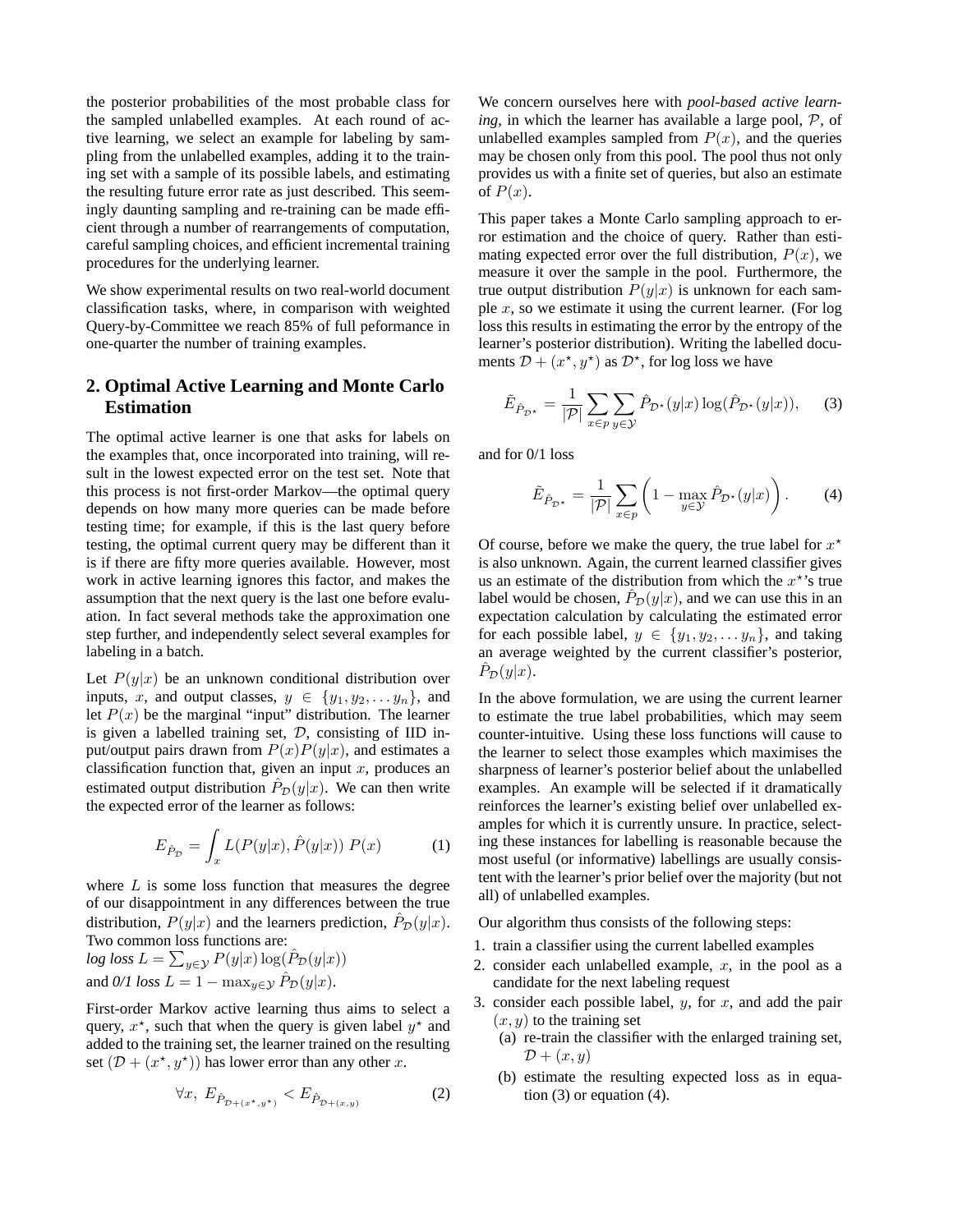- (c) Assign to  $x$  the average expected losses for each possible labeling, y, weighted according to the current classifiers posterior,  $\hat{P}_{\mathcal{D}}(y|x)$
- 4. Select for labelling the unlabelled example  $x$  that generated the lowest expected error on all other examples.

If implemented naively, the above algorithm would be hopelessly inefficient. However, with some thought and a some rearrangements of computation, there are a number of optimizations and approximations that make this algorithm much more efficient and very tractable:

- Most importantly, many learning algorithms have algorithms for very efficient incremental training. That is, the cost of re-training after adding one more example to the training set is far less than re-training as if the entire set were new. For example, in a naive Bayes classifier, only a few event counts need be incremented. SVMs also have efficient re-training procedures (Cauwenberghs & Poggio, 2000).
- Furthermore, many learners have efficient algorithms for incremental re-classification of the examples in the pool. In incremental re-classification, the only parts of computation that need to be redone are those that would have changed as a result of the additional training instance. Again, naive Bayes and SVMs are two examples of algorithms that permit this.
- After adding a candidate query to the training set, the error associated with other examples in the pool does not need to be re-estimated—only those likely to be effected by the inclusion of the candidate in the training set. In many cases this means simply skipping examples not in the "neighborhood" of the candidate or skipping examples without any features that overlap with the features of the candidate. Inverted indices, in which all the examples containing a particular features are listed in an efficiently-accessed list, can make this extremely efficient.
- The pool of candidate queries can be reduced by random sub-sampling, or pre-filtering to remove outliers according to some efficient criteria. In fact, any of the suboptimal active learning methods might make good pre-filters.
- The expected error can be estimated using only a subsample of the pool. Especially when the pool is large, there is no need to use all examples—a good estimate may be formed with only few hundred examples.

In the remainder of the paper we describe a naive Bayes implementation of our method, discuss related work, and present experimental results on three real-world data sets showing that our method significantly outperforms methods optimize indirect criteria, such as version-space reduction and query uncertainty. We also outline some future work.

### **3. Naive Bayes Text Classification**

Text classification is not only a task of tremendous practical significance, but is also an interesting problem in machine learning because it involves an unusually large number of features, and thus requires estimating an unusually large number of parameters. It is also a domain in which obtaining labelled data is expensive, since the human effort of reading and assigning documents to categories is almost always required. Hence, the large number of parameters often must be estimated from a small amount of labelled data.

When little training data is being used to estimate the parameters for a large number of features, it is often best to use a simple learning model. There isn't enough data to support estimations of feature correlations and other complex interactions. One such classification method that performs surprisingly well given its simplicity is *naive Bayes*. Naive Bayes is not always the best performing classification algorithm for text (McCallum et al., 2000; Joachims, 1998), but it continues to be widely used for the purpose because it is efficient and simple to implement, and even against significantly more complex methods, it rarely trails far behind in accuracy.

This paper's Monte Carlo approach to active learning could be applied to several different learners. We apply it here to naive Bayes for the sake of simplicity of explanation and implementation. Experiments with other learners is an item of future work.

Naive Bayes is a Bayesian classifier based on a generative model in which data are produced by first selecting a class,  $y \in \mathcal{Y}$ , and then generating features of the instance,  $x \in \mathcal{X}$ , independently given the class. For text classification, the common variant of naive Bayes has unordered word counts for features, and uses a per-class multinomial to generate the words (McCallum & Nigam, 1998a). Let  $w_i$  be the *i*th word in the dictionary of words D, and  $\theta = (\theta_{y_j}, \theta_{w_t|y_j})_{y_j \in \mathcal{Y}, w_t \in D}$  be the parameters of the model, where  $\theta_{y_j}$  is the prior probability of class  $y_j$ ,  $P(y_j)$ , and where  $\theta_{w_t|y_j}$  is the probability of generating  $\sum_t \theta_{w_t|y_j} = 1$  for all  $y_j$ . word  $w_t$  from the multinomial associated with class  $y_j$ , and

Thus the probability of generating the *i*th instance,  $x_i$  is

$$
P(x_i|\theta) \propto \sum_{j=1}^{|\mathcal{Y}|} P(y_j|\theta) \prod_{k=1}^{|x_i|} P(w_{x_{ik}}|c_j; \theta)
$$
 (5)

where  $x_{ik}$  is the kth word in document  $x_i$ . Then, by Bayes rule, the probability that document  $x_i$  was generated by class  $y_i$  is

$$
P(y_j|x_i; \theta) = \frac{P(y_j|\theta) \prod_{k=1}^{|x_i|} P(w_{x_{ik}}|y_j; \theta)}{\sum_{r=1}^{|\mathcal{Y}|} P(y_r|\theta) \prod_{k=1}^{|x_i|} P(w_{x_{ik}}|y_r; \theta)}
$$
(6)

Maximum *a posteriori* parameter estimation is performed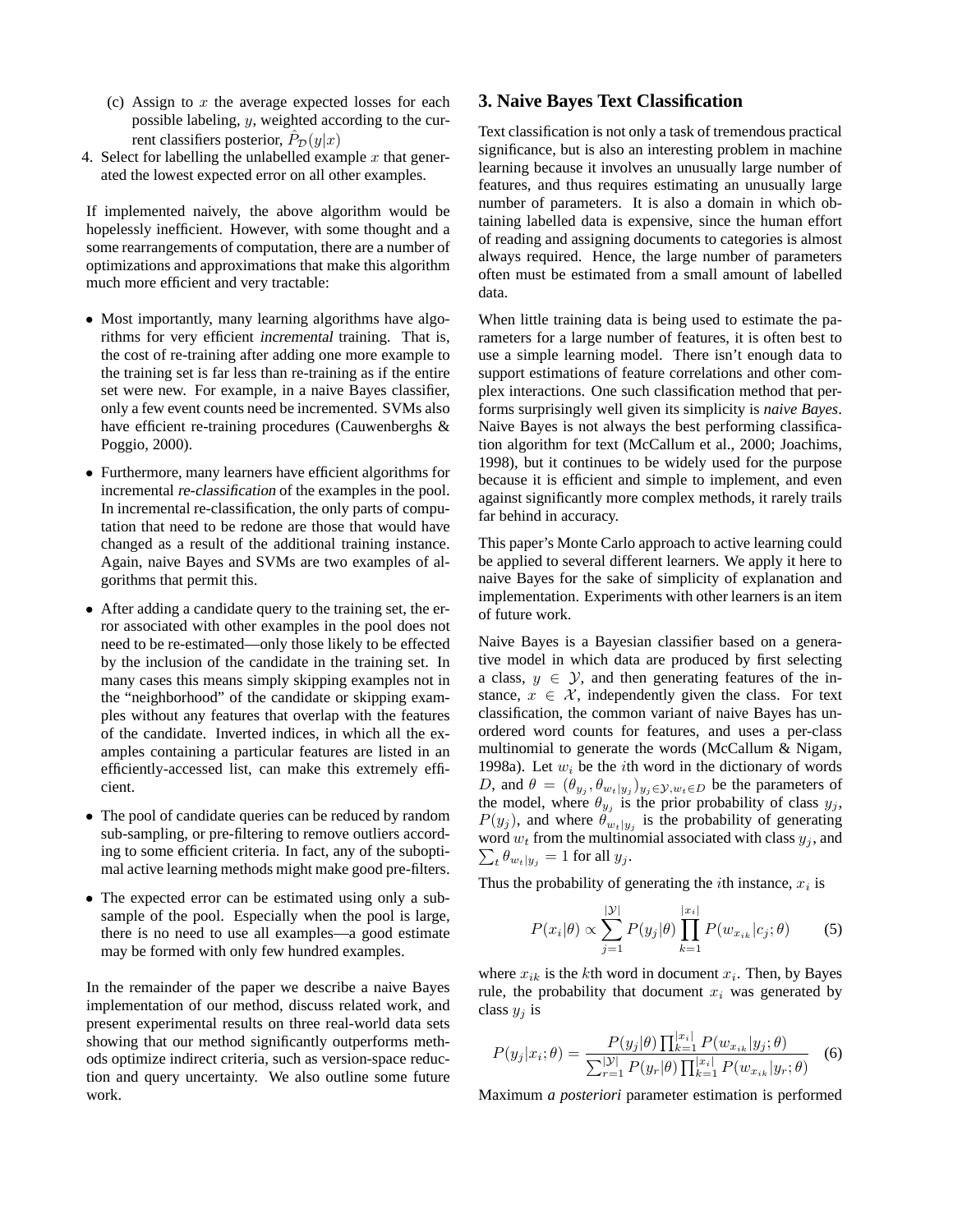by taking ratios of counts:

$$
\hat{\theta}_{w_t|y_j} = \frac{1 + \sum_{i=1}^{|\mathcal{D}|} N(w_t, x_i) P(y_j|x_i)}{|V| + \sum_{s=1}^{|\mathcal{V}|} \sum_{i=1}^{|\mathcal{D}|} N(w_s, x_i) P(y_j|x_i)} \tag{7}
$$
\n
$$
\hat{\theta} = \frac{\sum_{i=1}^{|\mathcal{D}|} P(y_j|x_i)}{\sum_{i=1}^{|\mathcal{D}|} P(y_j|x_i)} \tag{8}
$$

$$
\hat{\theta}_{y_j} = \frac{\sum_{i=1}^{\infty} F(y_j | x_i)}{|\mathcal{D}|} \tag{8}
$$

where  $N((w_t, x_i)$  is the number of times word  $w_t$  occurs in document  $x_i$ .

#### **3.1 Fast Naive Bayes Updates**

Equations (3) and (4) show how the pool of unlabelled documents can be used to estimate the change in classifier error if we label one document. However, in order to choose the best candidate from the pool of unlabelled douments  $P$ , we have to train the classifier  $|\mathcal{P}|$  times, and classify  $|\mathcal{P}| - 1$ documents. Performing  $\mathcal{O}(|\mathcal{P}|^2)$  classifications for every query by the learner can be computationally infeasible for large document pools.

While we cannot reduce the total number of classifications for every query, we can take advantage of the structure in a naive Bayes classifier to allow more efficient retraining of the classifier and relabeling of each unlabelled document, for each putative labelling.

Recall from equation (5) that the each label probability for each unlabelled document is a product of multinomials; given a particular label, there is one multinomial for each word in the document. Retraining a naive Bayes classifier is a process of updating each multinomial for the new label that corresponds to a word in the newly-labelled document.

Notice that when we compute the class probabilities for each unlabelled document using the new classifier, we modifying *some* multinomials in the product of equation (5), but not all. By propagating only changes to the multinomials through the label distributions, we can gain substantial computational savings compared to naively retraining and reclassifying each document from scratch. We update each label probability (which again, is a product of multinomials) by dividing out the changed multinomials, and factoring in the new multinomial values.

More specifically, given a classifier learned from labelled documents  $D$ , we can label a document  $x_p$  with label  $y_p$ and update the class probabilities (for that class  $y_p$ ) of each unlabelled document  $x_i$  in  $P$  using equation (9):

$$
P(y_p|x_i; \hat{\theta}') = \frac{P(y_p|x_i; \hat{\theta}) \prod_{k=1}^{|x_p|} P'(w_{x_{pk}}|y_p) P(w_{x_{pk}}|x_i)}{\prod_{k=1}^{|x_p|} P(w_{x_{pk}}|y_p) P(w_{x_{pk}}|x_i)}
$$
(9)

where  $w_{pk}$  is the  $k^{th}$  word in document  $x_p$ ,  $P'(w_{x_{pk}}|y_p)$ are the new word probabilities given  $D + (x_p, y_p)$ , and  $P'(w_{x_{pk}}|y_p)$  are the old word probabilities given only D.

The product on the right hand side of the numerator is the product of the new multinomials  $P(W|Y)$  that result from labelling document  $x_p$ . The denominator is the step of dividing out the old multinomials from the previous classifier. The term  $P(w_{x_{pk}} | x_i)$  in top and bottom is simply an indicator variable with value  $\{0, 1\}$  that determines whether k-th word in document  $x_p$  is also in document  $x_i$ .

The old multinomials that are divided out are the same as in equation (6):

$$
P(w_{x_{pk}}|y_p) = \n\frac{1 + \sum_{l=1}^{|\mathcal{L}|} N(w_{x_{pk}}, x_l) P(y_p|x_l)}{|V| + \sum_{s=1}^{|\mathcal{L}|} \sum_{l=1}^{|\mathcal{L}|} N(w_s, x_l) P(y_p|x_l)}
$$
\n(10)

We can update each multinomial rapidly by updating the word counts:

$$
P'(w_{x_{pk}}|y_p) = (11)
$$
  

$$
\frac{1 + N(w_{x_{pk}}, x_p) + \sum_{l=1}^{|{\mathcal{L}}|} N(w_{x_{pk}}, x_l)P(y_p|x_l)}{|V| + |x_p| + \sum_{s=1}^{|V|} \sum_{l=1}^{|{\mathcal{L}}|} N(w_s, x_l)P(y_p|x_l)}
$$

where  $N(w_{x_{pk}})$  is the word count for the k-th word in putatively labelled document  $x_p$ . Again, we only do this for the label probabilities of the putative label  $y_p$ ; all other label probabilities remain unchanged.

#### **3.2 Obtaining Smoother Posteriors for Naive Bayes**

Our active learning method relies on obtaining reasonably accurate class posteriors from the classification procedure. It is well-known that naive Bayes, with its violated independence assumption, gives overly sharp posteriors—the probability of the winning class tends to be very close to 1.0, and the losing classes have probabilities close to 0.

We address this problem with a sampling-based approach to variance reduction, otherwise known as *bagging* (Breiman, 1996). From our original labelled training set of size s, a different training set is created by sampling s times with replacement from the original. The learner then creates a new classifier from this sample, this procedure is repeated  $m$  times, and the final class posterior for an instance is taken to be the unweighted average of the class posteriors for each of the classifiers. In regions of uncertain classification is it often the case that the classifiers from different samples give different answers. Thus if the posteriors from any individual classifier are completely extreme, the bagged posterior is more smooth and reflective of the true uncertainty. This approach has been shown not necessarily to reduce overfitting (Domingos, 2000), but it does certainly give better posterior probabilities.

One interesting aspect of this approach is that it can be applied to absolutely any classifier—even ones that don't give class posterior probabilities at all, or for which the distribution over classifier parameters is unclear. This "bagging approach" to sampling from the distribution over classifiers has been used in previous work related to QBC (Abe &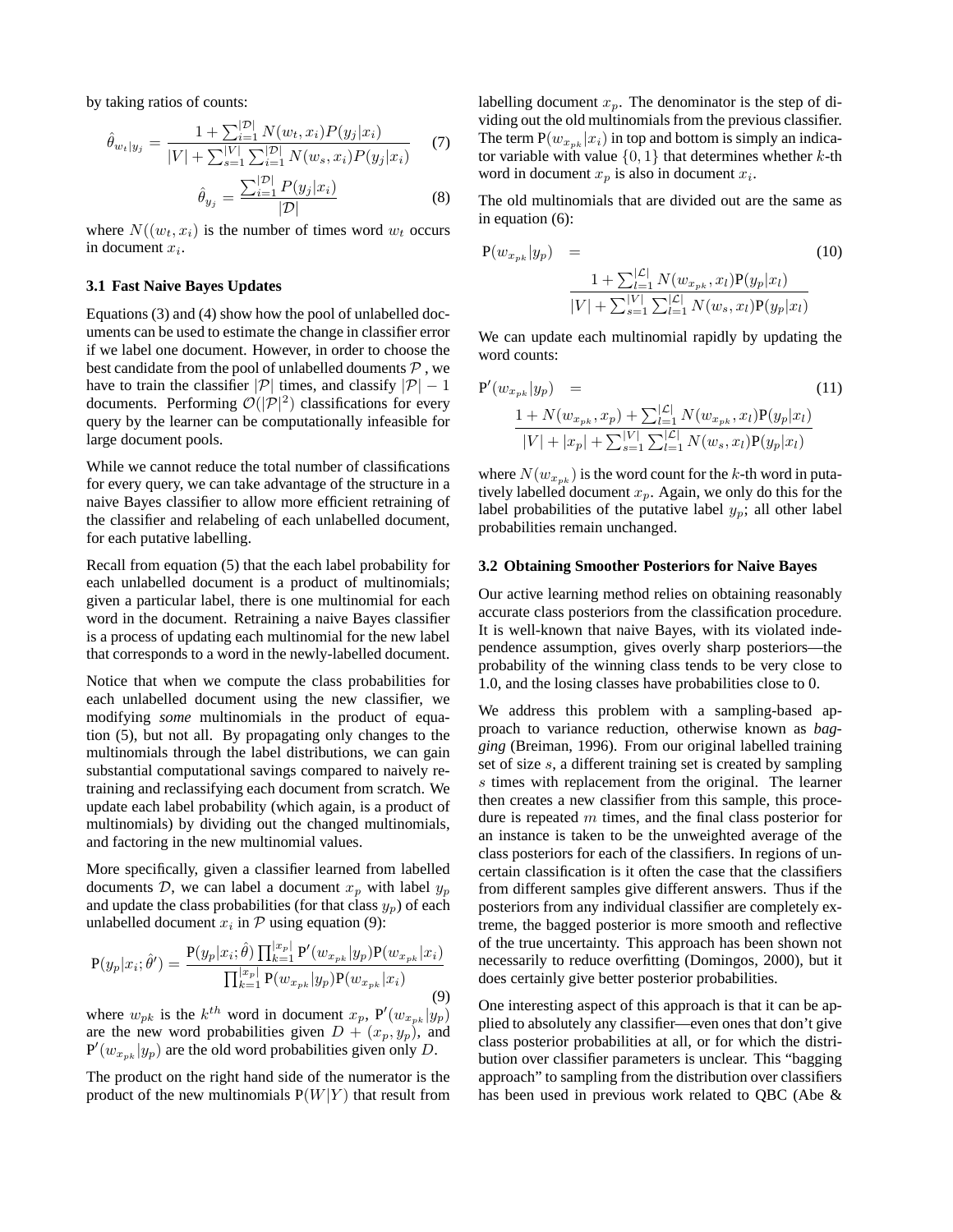Mamitsuka, 1998); see the related work section for more details.

# **4. Related Work**

Cohn et al. (1996) proposed one of the first statistical analyses of active learning, demonstrating how to construct queries that maximize the error reduction by minimising the learner's variance. They take advantage of the fact that an unbiased learner that minimizes the expected error given as the expected sum of squared error is equivalent to an unbiased learner that minimizes its variance. Such a learner can then use the estimated distribution of  $\hat{y}$  to estimate  $\langle \hat{\sigma}_y^2 \rangle$ , the expected variance of the learner after querying at  $\hat{x}$ . However, a closed-form solution for the expected variance of the text classifier is exceedingly difficulty to compute. Furthermore, they construct exactly the query that maximizes this reduction, rather than choosing from a pool of possible queries.

This "Constructive Query Generation" approach is contrasted with "Query-Filtering" (or Seung et al. (1992)'s "Selective Sampling"), in which unlabelled data is presented to the learner from some distribution, and the learner chooses whether or not to query the true label. From this data-oriented perspective, Lewis and Gale (1994) presented the *uncertainty sampling* algorithm for choosing the example with the greatest uncertainty in predicted label, although label distribution uncertainty is a poor way of estimating classifier uncertainty. Freund et al. (1997) showed that the *uncertainty sampling* algorithm does not converge to the optimal classifier at quickly as the "Query-By-Committee" algorithm (Seung et al., 1992).

In the "Query By Committee" (QBC) approach, the approach is to reduce the error of the learner by choosing the instance to be labelled that will minimize the size of the version space (Mitchell, 1982) that is consistent with the labelled examples. Instead of explicitly determining the size of the version space, predicted labels for each unlabelled example (a "committee" of labels) are generated by drawing hypotheses probabilistically from the version space, according to a distribution over the concepts in the version space, and using these hypotheses to predict the example label. Examples arrive from a stream, and are labelled whenever the 'committee' of hypotheses disagree on the predicted label. This approach chooses examples that "split the version space into two parts of comparable size" with a degree of probability that guarantees data efficiency that is logarithmic in the desired probability of error.

A number of others have made use of QBC-style algorithms; in particular, Liere and Tadepalli (1997) use committees of Winnow learners for text classification, and Argamon-Engelson and Dagan (1999) use an Monte Carlo style QBC for natural language processing. Our algorithm differs from theirs in that we are estimating the error reduction, whereas Argamon et al. are simply estimating the example disagreement.

Abe and Mamitsuka (1998) use a bagging and boosting approach for maximising the classifier accuracy on the test data. This approach suggests that by maximising the margin on training data, accuracy on test data is improved, an approach that is not always successful (Grove & Schuurmans, 1998). Furthermore, like the QBC algorithms before it, the QBC-by-boosting approach fails to maximize the margin on *all* unlabelled data, instead choosing to query the single instance with the smallest margin.

McCallum and Nigam (1998b) extended the earlier QBC approach by not only using pool-based QBC, but also using a novel disagreement metric. Whereas the stream-based approaches classify whenever a level of disagreement (possibly any) occurs, in pool-based QBC, the *best* unlabelled example should be chosen. Argamon-Engelson and Dagan (1999) suggest using a probabilistic measure based on voteentropy of the committee, whereas McCallum & Nigam explicitly measure disagreement using the Jensen-Shannon divergence (Lin, 1991; Pereira et al., 1993). However, they recognize that this error metric does not measure the impact that a labelled document had on classifier uncertainty on *other* unlabelled documents. They therefore factored document density into their error metric, to decrease the likelihood of uncertain documents that are outliers. Nevertheless, document density is a heuristic that is specific to text classification, and does not directly measure the impact of a document's *label* on other predicted labelings.

Lindenbaum et al. (1999) examined active learning by minimising the expected error, however, they used nearest neighbour classifiers which requires an implicit distance metric.

Most recently, Tong and Koller (2000) have used active learning with Support Vector Machines for text classification. In a return to the original QBC formulation, their approach is to estimate the reduction in classifier uncertainty by estimating the reduction in version space size as a function of querying instances. Thus, like QBC, it explicitly reduces version space size, implicitly reducing future expected error. The active learning technique they propose also makes strong assumptions about the linear separability of the data.

# **5. Experimental Results**

### NEWSGROUP DOMAIN

The first set of experiments used Ken Lang's Newsgroups, containing 20,000 articles evenly divided among 20 UseNet discussion groups (McCallum & Nigam, 1998b). We performed two experiments to perform binary classification. The first experiment used the 2 classes comp.graphics and comp.windows.x as the data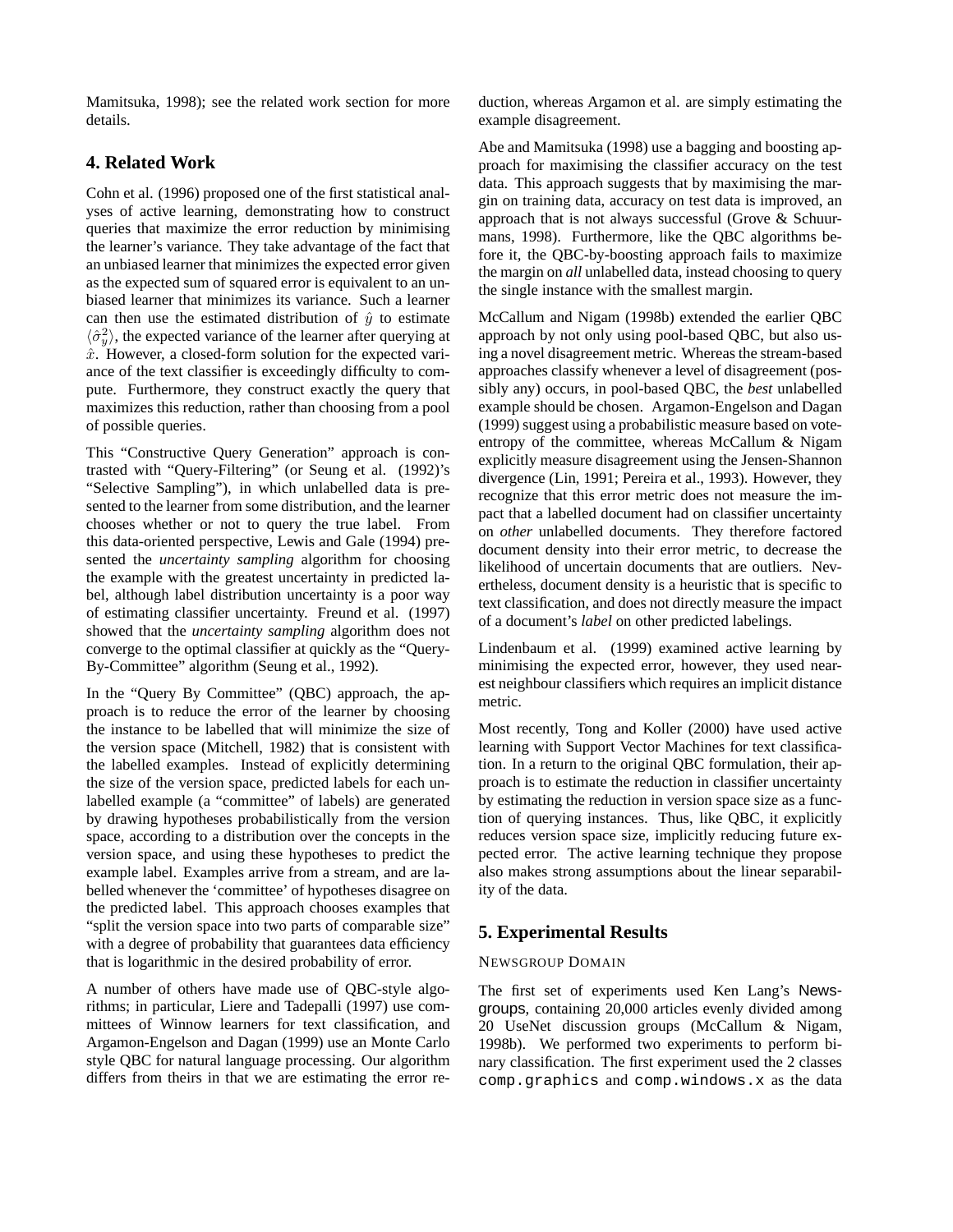set. The data was pre-processed to remove UseNet headers, UU-encoded binary data, and punctuation. Additionally, words are removed from a stoplist of common words, and words that appeared in less than 3 documents. As in Mc-Callum and Nigam (1998b), no feature selection or stemming was performed. The resulting vocabulary was 10,205 words long. The data set of 2000 documents was split into a training set of 1000 documents, and 1000 test documents. All results reported are the average of 10 trials.

We tested 4 different active learning algorithms:

- *Random* choosing the query document at random.
- *Most Uncertain Example* choosing the document with the largest label uncertainty, as in (Lewis & Gale, 1994).
- *Most Disagreed example* choosing the document with the greatest committee disagreement in the predicted label, as measured by Jensen-Shannon divergence, weighted by document density, as in (McCallum & Nigam, 1998b).
- *Entropy-reducing example* the method introduced in this paper – choosing the document that maximizes the reduction in the total predicted label entropy, as in equation (1), with error as given in equation (3).

Two of the four algorithms are QBC algorithms, and are given a committee of 3. The algorithms are given 6 labelled examples, 3 from each class, to allow 1 labelled example per class per committee member.

At each iteration, 250 documents (25% of the unlabelled documents) are randomly sampled from the larger pool of unlabelled documents, as candidates for labelling  $<sup>1</sup>$ . The</sup> error metric was then computed for each putative labelling against all remaining unlabelled documents (not just the sampled pool.) Figure 1 shows the active learning process. The results are reported in terms of accuracy of classification on the held-out test set, up to 100 queries. All results reported are the average of 10 trials.

The solid grey line shows the maximum possible accuracy of 89.2% accuracy after all the unlabelled data has been labelled. After 16 queries, the *Entropy-reducing algorithm* has reached 77.2%, or 85% of the maximum possible accuracy. The *Most Disagreed Example* takes 68 queries to reach the same point (four times more slowly), and maintains a lower accuracy for the remainder of the queries. The *Entropy-reducing* algorithm reaches 80.0% accuracy after 100 queries.

It is also interesting to compare the documents chosen by the two algorithms for initial labelling. Looking at the documents chosen in the first 10 queries, over the 10 trials, the



**Figure 1**. Average test set accuracy for comp.graphics vs. comp.windows.x. The *Entropy-reducing* algorithm reaches 85% of maximum in 16 documents, compared to 68 documents for the *Most Disagreed* algorithm. The error bars are placed at local maximum to reduce clutter.

first 10 documents chosen by the *Entropy-reducing* algorithm are an FAQ, tutorial or How-To 9.8 times out of ten. By comparison, the first 10 documents chosen by the *Most Disagreed* algorithm are an FAQ only 5.8 times out of 10. While the high incidence of FAQs in the initial phases is not quantitatively meaningful, it does suggest that the learner's behaviour is somewhat intuitive.

The particular newsgroups in the preceding experiment were chosen because they are relatively easy to distinguish. A more difficult text-categorization problem is classifying the newsgroups comp.sys.ibm.pc.hardware and comp.os.ms-windows.misc. The documents were pre-processed as before, resulting in a vocabulary of 9,895 words. The data set of 2000 documents was split into a training set of 1000 documents, and 1000 test documents. Also as before, the unlabelled data was sampled randomly down to 250 documents for candidate labellings at each iteration, although the error was measured against all unlabelled documents.

The solid grey line shows the maximum possible accuracy of 88% accuracy after all the unlabelled data has been labelled. After 42 queries, the *Entropy-reducing algorithm* has reached 75%, or 85% of the maximum possible accuracy, reaching 80% accuracy after 100 queries. The *Most Disagreed* algorithm takes 70 queries to reach the level of 75% accuracy.

We can again examine the documents chosen by the different algorithms during the initial phases for the incidence of FAQs and tutorials. The *Entropy-reducing* algorithm had an average incidence of 7.3 FAQs in the first 10 documents, compared with 2.6 for the *Most Disagreed* algorithm. In this experiment, however, we see that the apparently intuitive behaviour is not sufficient, and the learners require

<sup>&</sup>lt;sup>1</sup>The subsampling was performed in the interests of these experimental results. In a real active learning setting, all algorithms would be run over as much unlabelled data as was computationally feasible in that setting.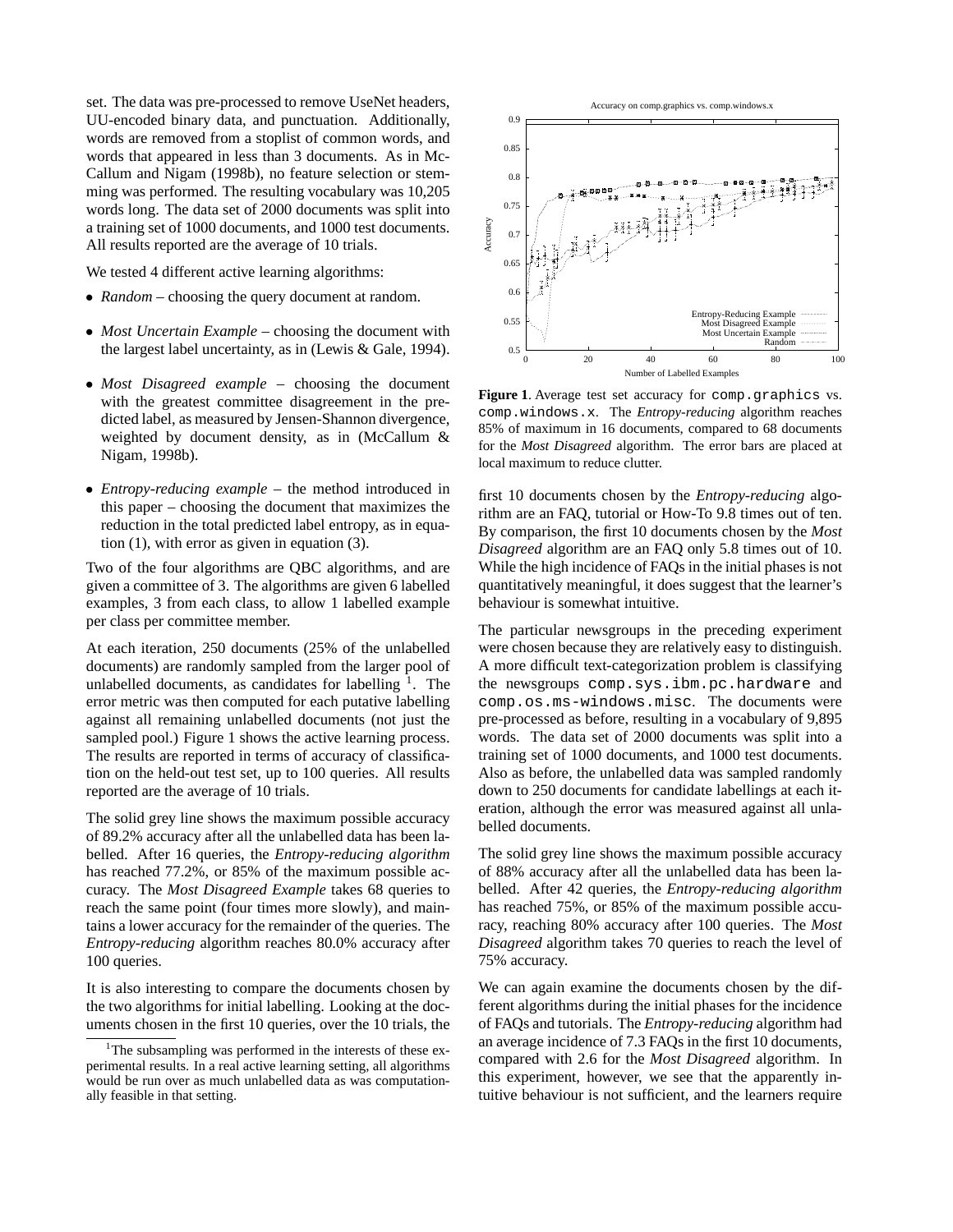

**Figure 2.** Average test set accuracy for the comp.sys.ibm.pc.hardware vs. comp.os.ms-windows.misc. The *Entropy-reducing* algorithm reaches 85% of maximum in 45 documents, compared to 72 documents for the *Most Disagreed* algorithm. The error bars again are placed at local maximum.

several more documents to begin to achieve a reasonable accuracy.

### JOB CATEGORY DOMAIN

The third set of experiments uses a data set collected at WhizBang! Labs. The Job Category data set contains 112, 643 documents containing job descriptions for 16 different categories such as Clerical, Educational or Engineer. The data set was collected by automatic spidering of the web, and labelled by hand. The 16 different categories are then broken down into as many as 9 subcategories. We selected the Engineer job category, and took 500 articles from each of the 6 Engineer categories: Chemical, Civil, Industrial, Electrical, Mechanical, Operations and Other. The documents were pre-processed to remove the job title, as well as rare or stoplist words.

This experiment trained the naive Bayes classifier to distinguish one job category from the remaining five. Each data point is an average of 10 trials per job category, averaged over all 6 job categories. In this example, the *Entropy-reducing* algorithm reaches 82% accuracy (94% of the maximum accuracy at 86%) in 5 documents. The Job Category data set is easily distinguishable, however, since similar accuracy is achieved after choosing 36 documents at random. The region of interest for evaluating this domain is the initial stages as shown by figure 4. Although the other algorithms do catch up, the *Entropy-reducing* algorithm reaches very high accuracy very quickly.

### **6. Summary**

Unlike existing algorithms which typically consider each unlabelled example in isolation, we use the entire pool of



**Figure 3**. Average test set accuracy for the Job Category domain, distinguishing one job category from 5 others. The *Entropyreducing* algorithm reaches 82% accuracy in 5 documets, compared to 36 documents for both the *Most Disagreed* and *Random* algorithms.

unlabelled data to estimate the expected error of the current learner, and we determine the impact on the expected error of each potential labelling request. This approach can be compared to existing statistical techniques (Cohn et al., 1996) that compute the reduction in error (or some equivalent quantity) in closed form; however, we approximate the reduction in error by repeated Monte Carlo sampling of the labelled data and then computing error terms with respect to the unlabelled data on the resultant committee of learners. In this respect, we have attempted to bridge the gap between closed-form statistical active learning and more recent work in Query-By-Committee (Freund et al., 1997; McCallum & Nigam, 1998b).

We presented results on two domains, the Newsgroups domain and also the Job Category domain. Our results show that *Entropy-reducing* algorithm outperforms the best existing algorithm substantially, achieving a high level of accuracy in up to 25% of the labelling queries required by the *Most Disagreed* algorithm.

The algorithm presented here is more computationally complex than most existing QBC algorithms; however, we have shown several ways to make the active learning steps more competitive. Ultimately, the trade-off between computational complexity and query complexity should always be decided in favour of reducing query complexity, which requires humans in the loop. A human labeller typically requires 30 seconds or more to label a document, during which time a computer active learner can select an example in a very large pool of documents. The results presented here typically required less than a second of computation time per query.

Furthermore, our algorithm uses subsampling of the unlabelled data to generate a pool of candidates at each itera-